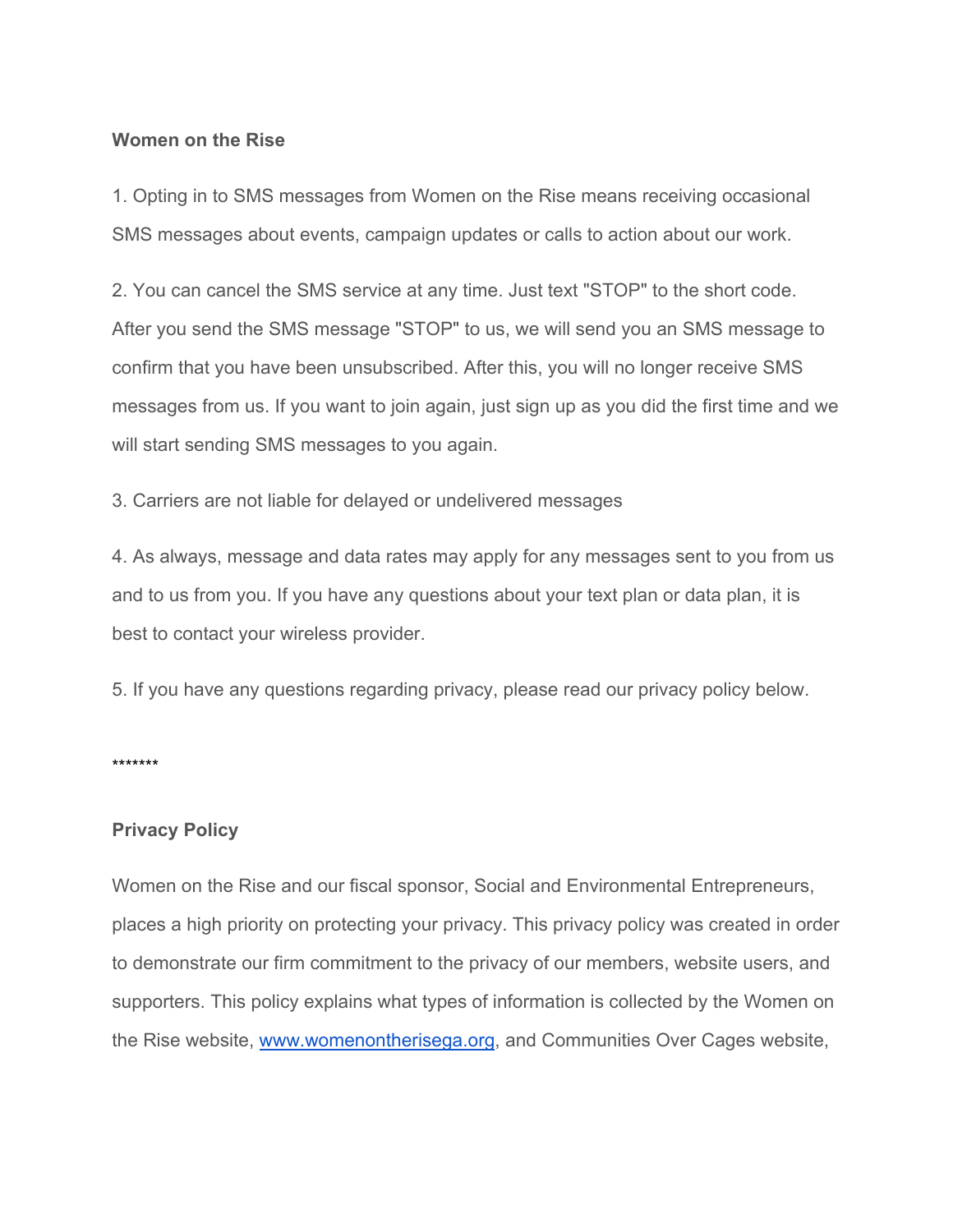www.closethejailatl.org, and how this information is used. It does not cover the website of our fiscal sponsor, Social and Environmental Entrepreneurs, www.saveourplanet.org

#### **What Personally Identifiable Information is Collected**

Women on the Rise supporters and members that fill out forms, take actions, sign up to receive e-communications or opt-in to SMS messages voluntarily provide us with contact information (such as name, e-mail address and mobile number). We may use this information for specific, limited purposes. You may always "opt out," either now or at any time in the future, if you do not wish to receive our messages.

## **IP addresses**

Women on the Rise may use your IP address to help diagnose problems with our server, to administer www.womenontherisega.org or www.closethejailatl.org, and for statistical metrics used to track website visitor traffic.

#### **Cookies**

www.womenontherisega.org or www.closethejailatl.org may use "cookie" messages to automatically help provide better services. They remind us who you are and your preferences for our website based on what you've done and told us before. The "cookie" is placed in your computer and is read when you come back to our website. Cookies let us take you to the information and features you're particularly interested in. They also let us track your usage of our websites, so we know which parts of our sites are most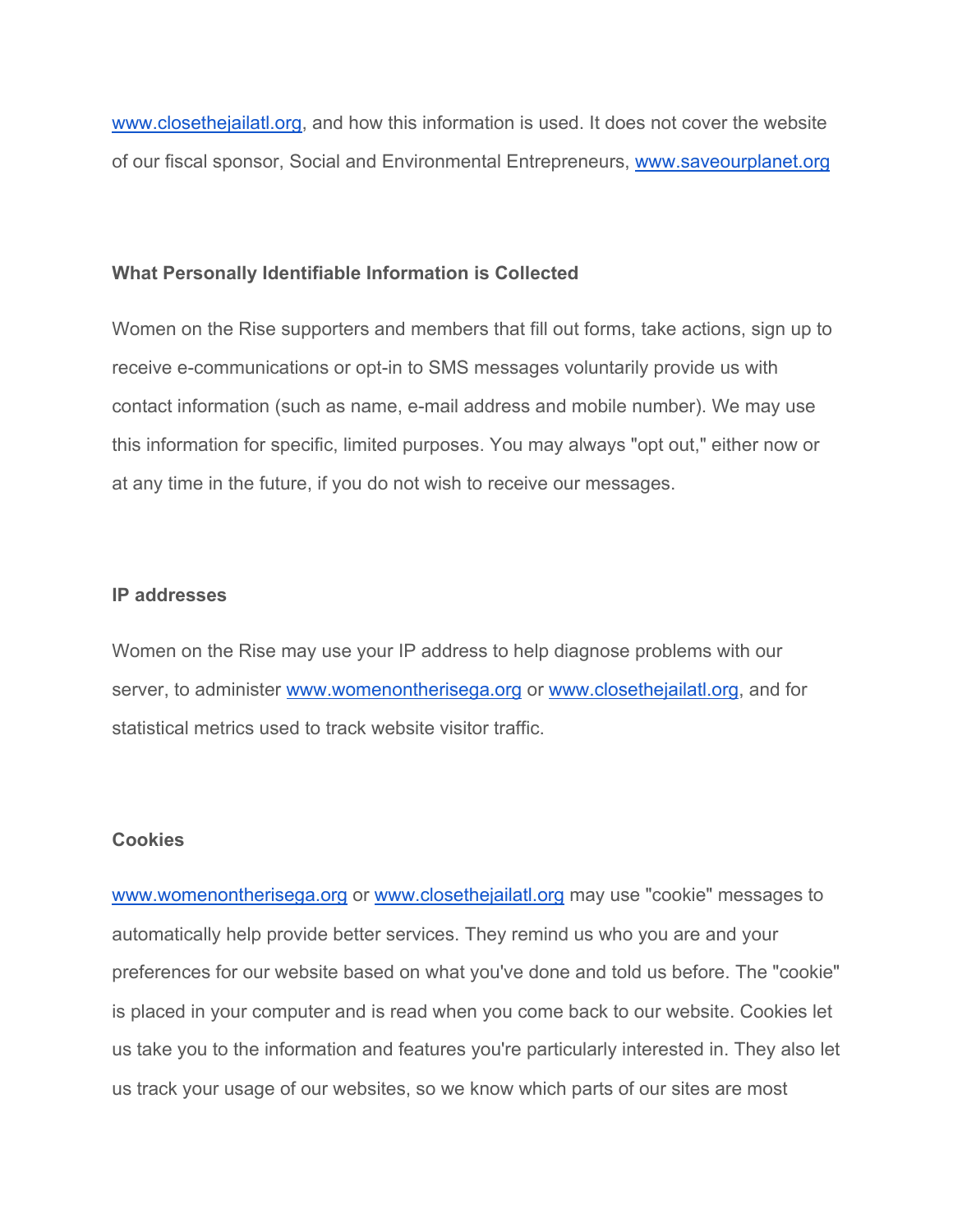popular. You can reject cookies or cancel them by instructing your Web browser accordingly.

#### **How Your Information May Be Used**

We use your personal information to provide you with personalized service; to send email alerts to you; to send SMS messages; to answer your requests; to process your forms or actions; etc. You may choose to opt out at any time, which will cease all communications from us. We may also use your information to track visitors of our website. This lets us see which of our features are the most popular so we can better serve our users' needs. It also lets us provide aggregate data about our traffic (not identifying you personally, but showing how many visitors used which features, for example) to outside parties

## **Email Privacy**

Women on the Rise does not provide, sell, or rent email addresses to anyone outside the organization.

## **External Links**

www.womenontherisega.org or www.closethejailatl.org may include links to external websites. These links do not fall under the www.womenontherisega.org or www.closethejailatl.org domain, and Women on the Rise is not responsible for the